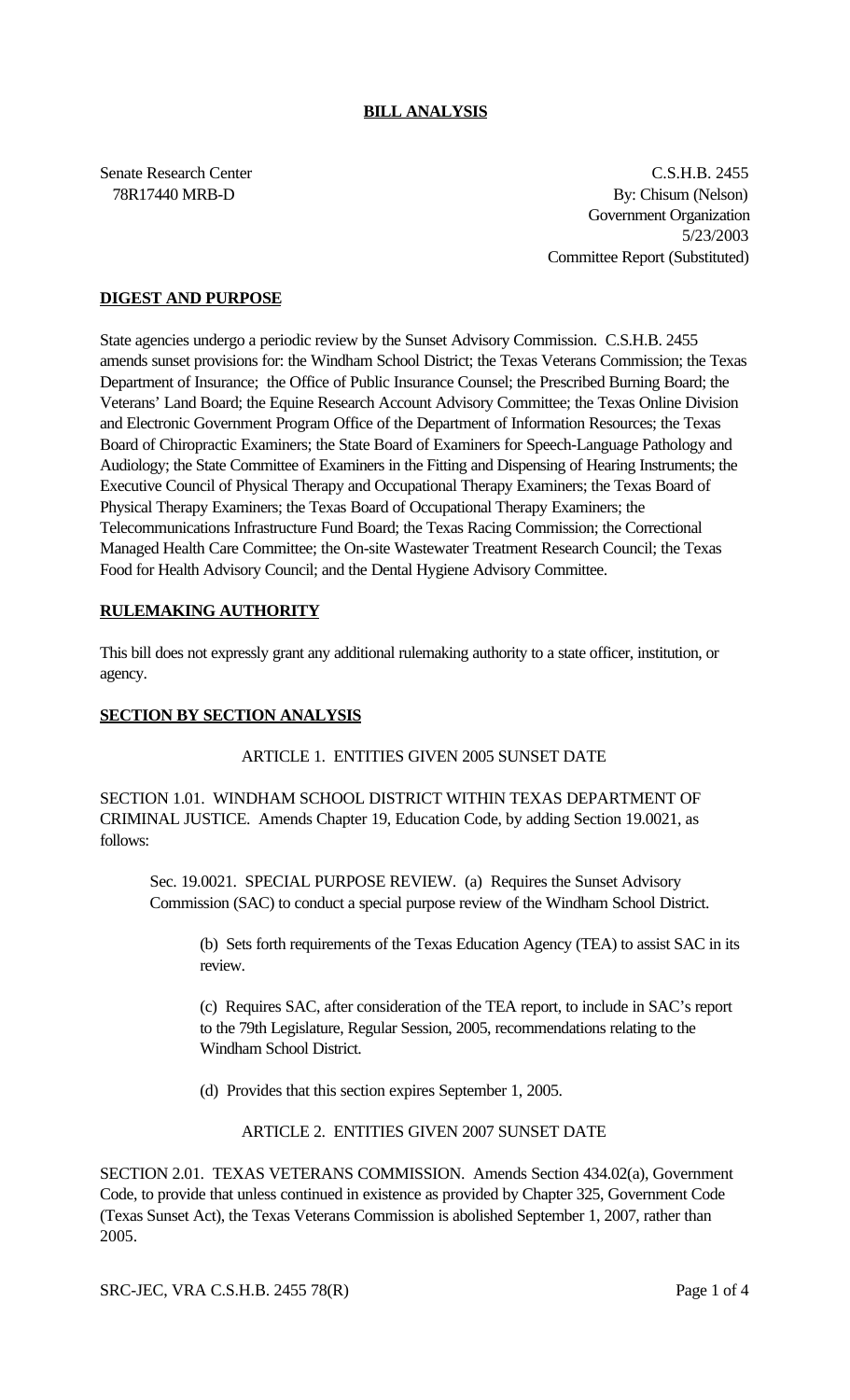SECTION 2.02. TEXAS DEPARTMENT OF INSURANCE. Amends Section 31.004, Insurance Code, to provide that unless continued in existence as provided by Chapter 325, Government Code (Texas Sunset Act), the Texas Department of Insurance is abolished September 1, 2007, rather than 2005.

SECTION 2.03. OFFICE OF PUBLIC INSURANCE COUNSEL. Amends Section 7, Article 1.35A, Insurance Code, to provide that unless continued in existence as provided by Chapter 325, Government Code (Texas Sunset Act), the Office of Public Insurance Counsel is abolished September 1, 2007, rather than 2005.

SECTION 2.04. PRESCRIBED BURNING BOARD. Amends Section 153.044, Natural Resources Code, to provide that unless continued in existence as provided by Chapter 325, Government Code (Texas Sunset Act), the Prescribed Burning Board is abolished and this chapter expires September 1, 2007, rather than 2009.

SECTION 2.05. VETERANS' LAND BOARD. Amends Section 161.0111, Natural Resources Code, to provide that the Veterans' Land Board is subject to review under Chapter 325, Government Code (Texas Sunset Act), but is not abolished under that chapter. Requires the board to be reviewed during the period in which state agencies abolished in 2007, rather than 2005, and every 12th year after 2007, rather than 2005, are reviewed.

## ARTICLE 3. ENTITIES GIVEN 2009 SUNSET DATE

SECTION 3.01. EQUINE RESEARCH ACCOUNT ADVISORY COMMITTEE. Amends Section 88.524(b), Education Code, to provide that unless continued in existence as provided by Chapter 325, Government Code (Texas Sunset Act), the Equine Research Account Advisory Committee is abolished September 1, 2009, rather than 2005.

SECTION 3.02. TEXASONLINE DIVISION OF THE DEPARTMENT OF INFORMATION RESOURCES. Amends Section 2054.2645, Government Code, to provide that unless continued in existence as provided by Chapter 325 (Texas Sunset Act), the Texas Online division is abolished September 1, 2009, rather than 2005.

SECTION 3.03. ELECTRONIC GOVERNMENT PROGRAM MANAGEMENT OFFICE OF THE DEPARTMENT OF INFORMATION RESOURCES. Amends Section 2055.003, Government Code, to provide that the Electronic Government Program Office of the Department of Information Resources is subject to Chapter 325 (Texas Sunset Act). Provides that the office is abolished September 1, 2009, rather than 2005, unless continued in existence as provided by that chapter.

SECTION 3.04. TEXAS BOARD OF CHIROPRACTIC EXAMINERS. Amends Section 201.004, Occupations Code, to provide that unless continued in existence as provided by Chapter 325, Government Code (Texas Sunset Act), the Texas Board of Chiropractic Examiners is abolished and this chapter expires September 1, 2009, rather than 2005.

SECTION 3.05. STATE BOARD OF EXAMINERS FOR SPEECH-LANGUAGE PATHOLOGY AND AUDIOLOGY. Amends Section 401.002, Occupations Code, to provide that unless continued in existence as provided by Chapter 325, Government Code (Texas Sunset Act), the State Board of Examiners for Speech-Language Pathology and Audiology is abolished and this chapter expires September 1, 2009, rather than 2005.

SECTION 3.06. STATE COMMITTEE OF EXAMINERS IN THE FITTING AND DISPENSING OF HEARING INSTRUMENTS. Amends Section 402.002, Occupations Code, to provide that unless continued in existence as provided by Chapter 325, Government Code (Texas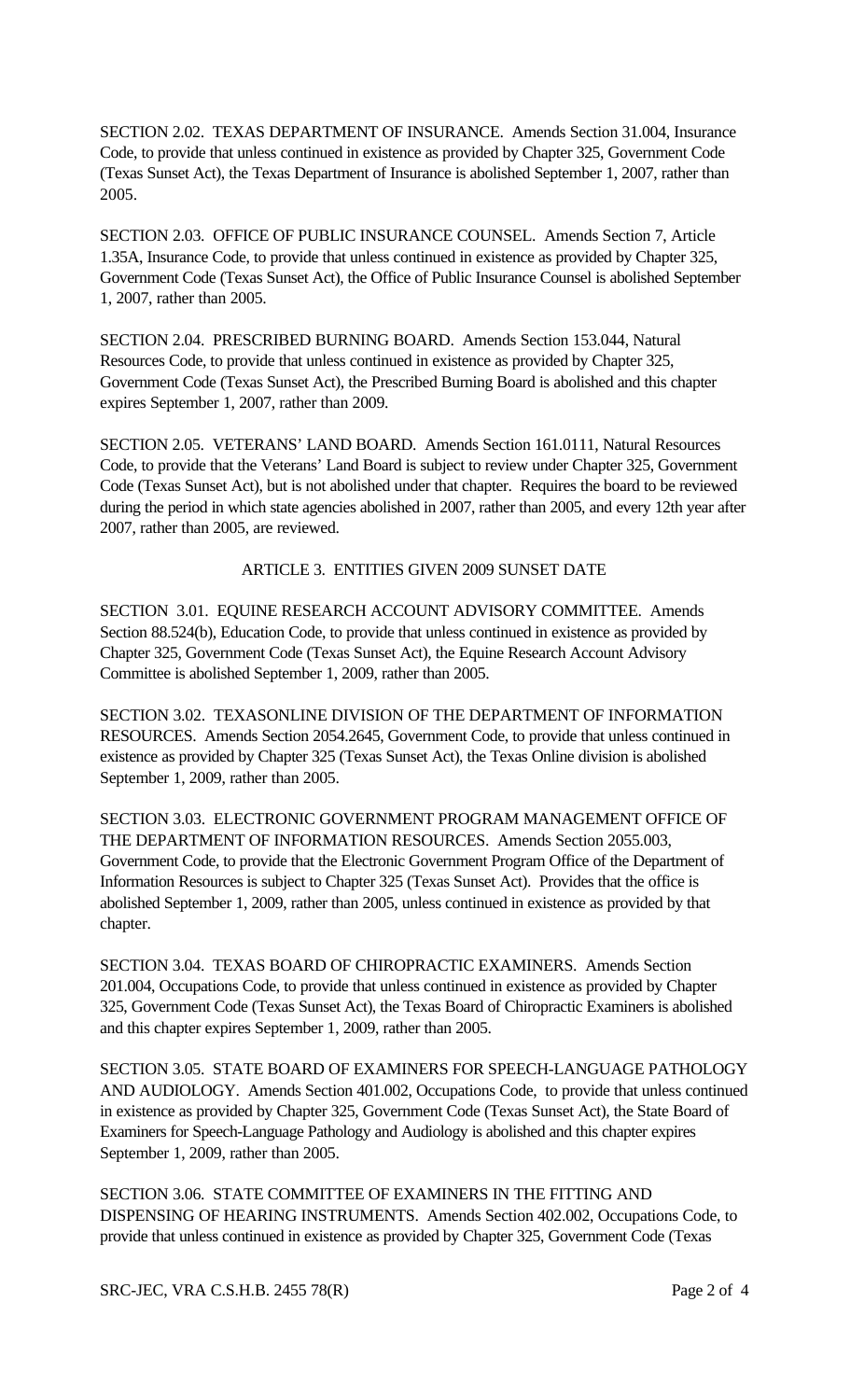Sunset Act), the State Committee of Examiners in the Fitting and Dispensing of Hearing Instruments is abolished and this chapter expires September 1, 2009, rather than 2005.

SECTION 3.07. EXECUTIVE COUNCIL OF PHYSICAL THERAPY AND OCCUPATIONAL THERAPY EXAMINERS. Amends Section 452.002, Occupations Code, to provide that unless continued in existence as provided by Chapter 325, Government Code (Texas Sunset Act), the Executive Council of Physical Therapy and Occupational Therapy Examiners is abolished and this chapter and Chapters 453 and 454 expire September 1, 2009, rather than 2005.

SECTION 3.08. TEXAS BOARD OF PHYSICAL THERAPY EXAMINERS. Amends Section 453.002, Occupations Code, to provide that unless continued in existence as provided by Chapter 325, Government Code (Texas Sunset Act), the Texas Board of Physical Therapy Examiners is abolished and this chapter expires September 1, 2009, rather than 2005.

SECTION 3.09. TEXAS BOARD OF OCCUPATIONAL THERAPY EXAMINERS. Amends Section 454.003, Occupations Code, to provide that unless continued in existence as provided by Chapter 325, Government Code (Texas Sunset Act), the Texas Board of Occupational Therapy Examiners is abolished and this chapter expires September 1, 2009, rather than 2005.

SECTION 3.10. TELECOMMUNICATIONS INFRASTRUCTURE FUND BOARD. Amends Section 57.051, Utilities Code, to provide that unless continued in existence as provided by Chapter 325, Government Code (Texas Sunset Act), the Telecommunications Infrastructure Fund Board is abolished and this subchapter expires September 1, 2009, rather than 2005.

SECTION 3.11. TEXAS RACING COMMISSION. Amends Section 18.01(a), Texas Racing Act (Article 179e, V.T.C.S.) to provide that unless continued in existence as provided by Chapter 325, Government Code (Texas Sunset Act), and except as provided by Subsections (b) and (c) of this section, the Texas Racing Commission is abolished and this Act expires September 1, 2009, rather than 2005.

# ARTICLE 4. ENTITIES GIVEN 2011 SUNSET DATE

SECTION 4.01. CORRECTIONAL MANAGED HEALTH CARE COMMITTEE. Amends Section 501.132, Government Code, to provide that unless continued in existence as provided by Chapter 325, Government Code (Texas Sunset Act), the Correctional Managed Health Care Committee is abolished and this subchapter expires September 1, 2011, rather than 2005.

# ARTICLE 5. ENTITIES GIVEN 2013 SUNSET DATE

SECTION 5.01. ON-SITE WASTEWATER TREATMENT RESEARCH COUNCIL. Amends Section 367.003(a), Health and Safety Code, to provide that unless continued in existence as provided by Chapter 325, Government Code, the On-site Wastewater Treatment Research Council is abolished and this chapter expires September 1, 2013, rather than 2005.

## ARTICLE 6. ENTITIES REMOVED FROM SPECIFIC SUNSET REVIEW

SECTION 6.01. REPEALER. Repealers: Section 50A.003, Agriculture Code (Texas Food for Health Advisory Council); Section 262.057, Occupations Code (Dental Hygiene Advisory Committee); Section 8, Article 2654-3g, V.T.C.S. (Texas Environmental Education Partnership Fund); and Section 1.12, Chapter 626, Acts of the 73rd Legislature, Regular Session, 1993 (Edwards Aquifer Authority).

## ARTICLE 7. CONFIDENTIALITY OF SUNSET RECORDS

SECTION 7.01. CONFIDENTIALITY. Amends Chapter 325, Government Code, by adding

SRC-JEC, VRA C.S.H.B. 2455 78(R) Page 3 of 4